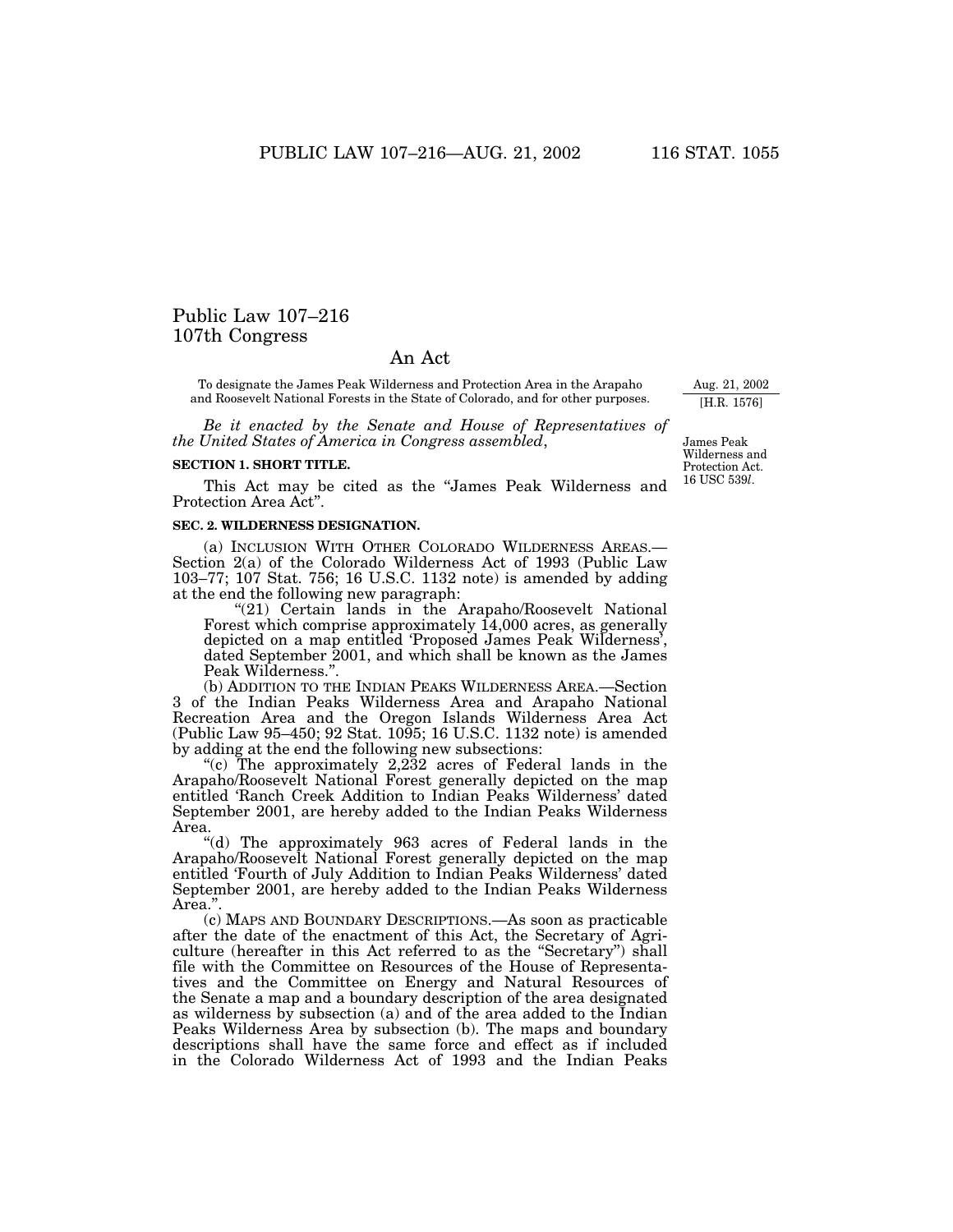Wilderness Area and Arapaho National Recreation Area and the Oregon Islands Wilderness Area Act, respectively, except that the Secretary may correct clerical and typographical errors in the maps and boundary descriptions. The maps and boundary descriptions shall be on file and available for public inspection in the office of the Chief of the Forest Service, Department of Agriculture and in the office of the Forest Supervisor of the Arapaho/Roosevelt National Forest.

16 USC 539*l*.

#### **SEC. 3. DESIGNATION OF JAMES PEAK PROTECTION AREA, COLORADO.**

(a) FINDINGS AND PURPOSE.— (1) FINDINGS.—The Congress finds the following:

(A) The lands covered by this section include important resources and values, including wildlife habitat, clean water, open space, and opportunities for solitude.

(B) These lands also include areas that are suitable for recreational uses, including use of snowmobiles in times of adequate snow cover as well as use of other motorized and nonmotorized mechanical devices.

(C) These lands should be managed in a way that affords permanent protection to their resources and values while permitting continued recreational uses in appropriate locales and subject to appropriate regulations.

(2) PURPOSE.—The purpose of this section is to provide for management of certain lands in the Arapaho/Roosevelt National Forest in a manner consistent with the 1997 Revised Land and Resources Management Plan for this forest in order to protect the natural qualities of these areas.

(b) DESIGNATION.—The approximately 16,000 acres of land in the Arapaho/Roosevelt National Forest generally depicted on the map entitled ''Proposed James Peak Protection Area'', dated September 2001, are hereby designated as the James Peak Protection Area (hereafter in this Act referred to as the "Protection Area").

(c) MAP AND BOUNDARY DESCRIPTION.—As soon as practicable after the date of the enactment of this Act, the Secretary shall file with the Committee on Resources of the House of Representatives and the Committee on Energy and Natural Resources of the Senate a map and a boundary description of the Protection Area. The map and boundary description shall have the same force and effect as if included in this Act, except that the Secretary may correct clerical and typographical errors in the map and boundary description. The map and boundary description shall be on file and available for public inspection in the office of the Chief of the Forest Service, Department of Agriculture, and in the office of the Forest Supervisor of the Arapaho/Roosevelt National Forest.

(d) MANAGEMENT.—

(1) IN GENERAL.—Except as otherwise provided in this section, the Protection Area shall be managed and administered by the Secretary in the same manner as the management area prescription designations identified for these lands in the 1997 Revision of the Land and Resource Management Plan for the Arapaho/Roosevelt National Forest and the Pawnee National Grasslands. Such management and administration shall be in accordance with the following:

(A) GRAZING.—Nothing in this Act, including the establishment of the Protection Area, shall affect grazing on lands within or outside of the Protection Area.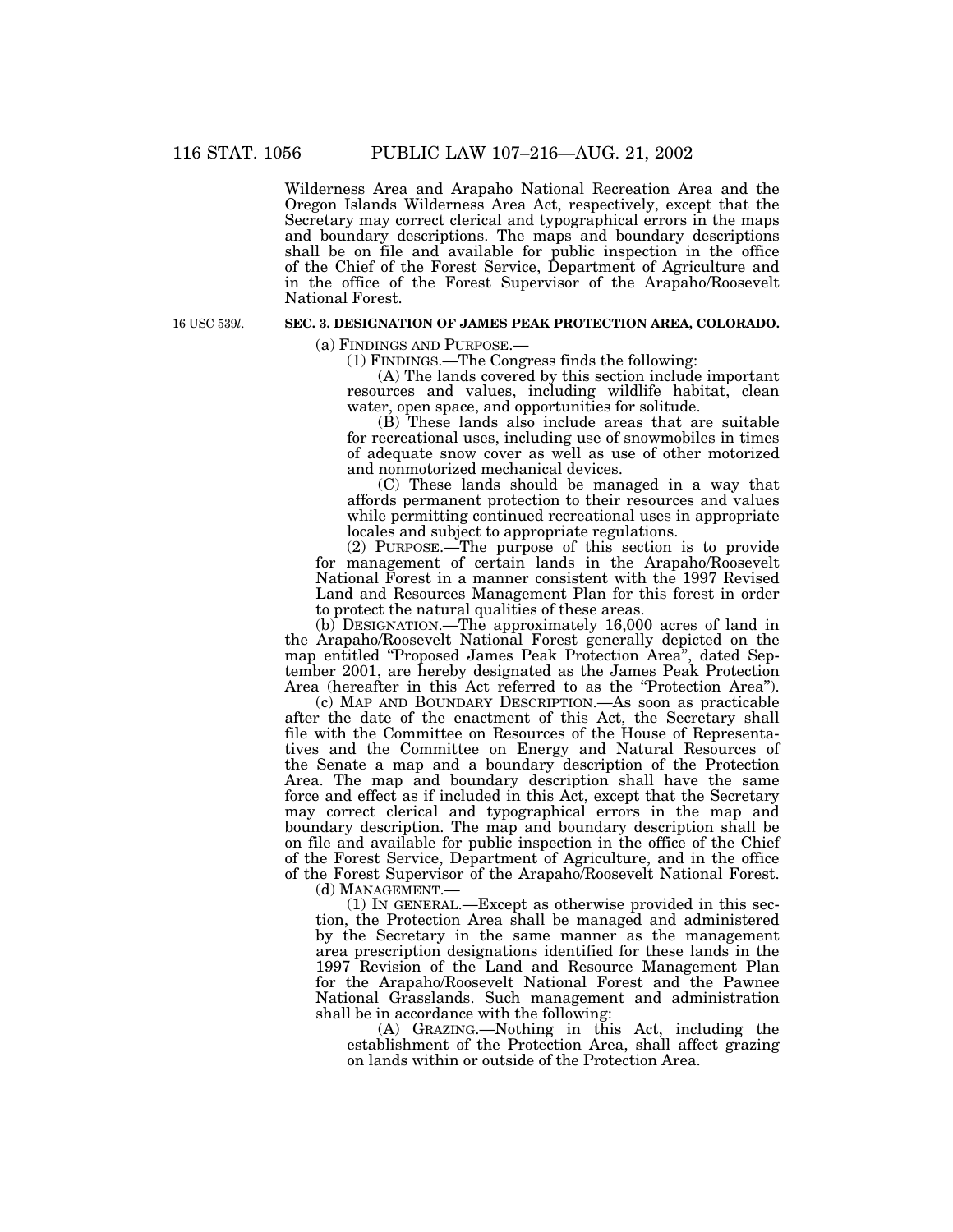(B) MINING WITHDRAWAL.—Subject to valid existing rights, all Federal land within the Protection Area and all land and interests in land acquired for the Protection Area by the United States are withdrawn from—

(i) all forms of entry, appropriation, or disposal under the public land laws;

(ii) location, entry, and patent under the mining laws; and

(iii) the operation of the mineral leasing, mineral materials, and geothermal leasing laws, and all amendments thereto.

Nothing in this subparagraph shall be construed to affect discretionary authority of the Secretary under other Federal laws to grant, issue, or renew rights-of-way or other land use authorizations consistent with the other provisions of this Act.

(C) MOTORIZED AND MECHANIZED TRAVEL.—

Deadline.

(i) REVIEW AND INVENTORY.—Not later than two years after the date of the enactment of this Act, the Secretary, in consultation with interested parties, shall complete a review and inventory of all roads and trails in the Protection Area on which use was allowed on September 10, 2001, except those lands managed under the management prescription referred to in subparagraph (F). During the review and inventory, the Secretary may—

(I) connect existing roads and trails in the inventoried area to other existing roads and trails in the inventoried area for the purpose of mechanized and other nonmotorized use on any lands within the Protection Area as long as there is no net gain in the total mileage of either roads or trails open for public use within the Protection Area; and

(II) close or remove roads or trails within the Protection Area that the Secretary determines to be undesirable, except those roads or trails managed pursuant to paragraph (2) of this subsection or subsection (e)(3).

(ii) AFTER COMPLETION OF INVENTORY.—After completion of the review and inventory required by clause (i), the Secretary shall ensure that motorized and mechanized travel within the Protection Area shall be permitted only on those roads and trails identified as open to use in the inventory or established pursuant to subparagraph (D).

(D) NEW ROADS AND TRAILS.—No new roads or trails shall be established within the Protection Area except those which the Secretary shall establish as follows:

(i) Roads and trails established to replace roads or trails of the same character and scope which have become nonserviceable through reasons other than neglect.

(ii) Nonpermanent roads as needed for hazardous fuels reduction or other control of fire, insect or disease control projects, or other management purposes.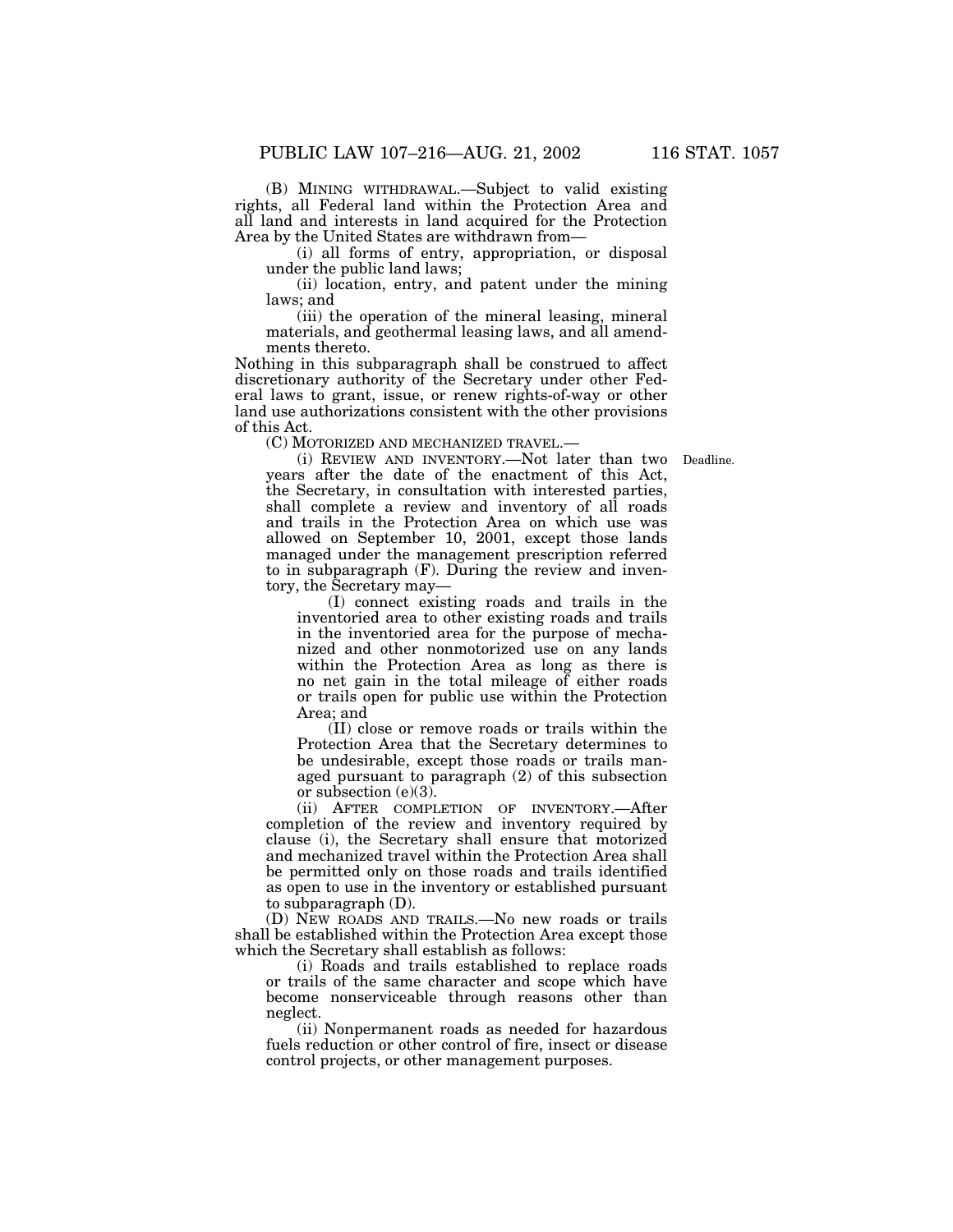(iii) Roads determined to be appropriate for reasonable access under section 4(b)(2).

(iv) A loop trail established pursuant to section 6.

(v) Construction of a trail for nonmotorized use following the corridor designated as the Continental Divide Trail.

(E) TIMBER HARVESTING.—No timber harvesting shall be allowed within the Protection Area except to the extent needed for hazardous fuels reduction or other control of fire, insect or disease control projects, or protection of public health or safety.<br>(F) SPECIA

SPECIAL INTEREST AREA.—The management prescription applicable to the lands described in the 1997 Revision of the Land and Resource Management Plan as the James Peak Special Interest Area shall also be applicable to all the lands in the Protection Area that are bounded on the north by Rollins Pass Road, on the east by the Continental Divide, and on the west by the 11,300 foot elevation contour as shown on the map referred to in subsection (b). In addition, motorized vehicle use shall not be permitted on any part of the Rogers Pass trail.

(2) NATURAL GAS PIPELINE.—The Secretary shall allow for maintenance of rights-of-ways and access roads located within the Protection Area to the extent necessary to operate the natural gas pipeline permitted under the Arapaho/Roosevelt National Forest master permit numbered 4138.01 in a manner that avoids negative impacts on public safety and allows for compliance with Federal pipeline safety requirements. Such maintenance may include vegetation management, road maintenance, ground stabilization, and motorized vehicle access.

(3) PERMANENT FEDERAL OWNERSHIP.—All right, title, and interest of the United States, held on or acquired after the date of the enactment of this Act, to lands within the boundaries of the Protection Area shall be retained by the United States. (e) ISSUES RELATED TO WATER.—

(1) STATUTORY CONSTRUCTION.—

(A) Nothing in this Act shall constitute or be construed to constitute either an express or implied reservation of any water or water rights with respect to the lands within the Protection Area.

(B) Nothing in this Act shall affect any conditional or absolute water rights in the State of Colorado existing on the date of the enactment of this Act.

(C) Nothing in this subsection shall be construed as establishing a precedent with regard to any future protection area designation.

(D) Nothing in this Act shall be construed as limiting, altering, modifying, or amending any of the interstate compacts or equitable apportionment decrees that apportion water among and between the State of Colorado and other States.

(2) COLORADO WATER LAW.—The Secretary shall follow the procedural and substantive requirements of the law of the State of Colorado in order to obtain and hold any new water rights with respect to the Protection Area.

Applicability.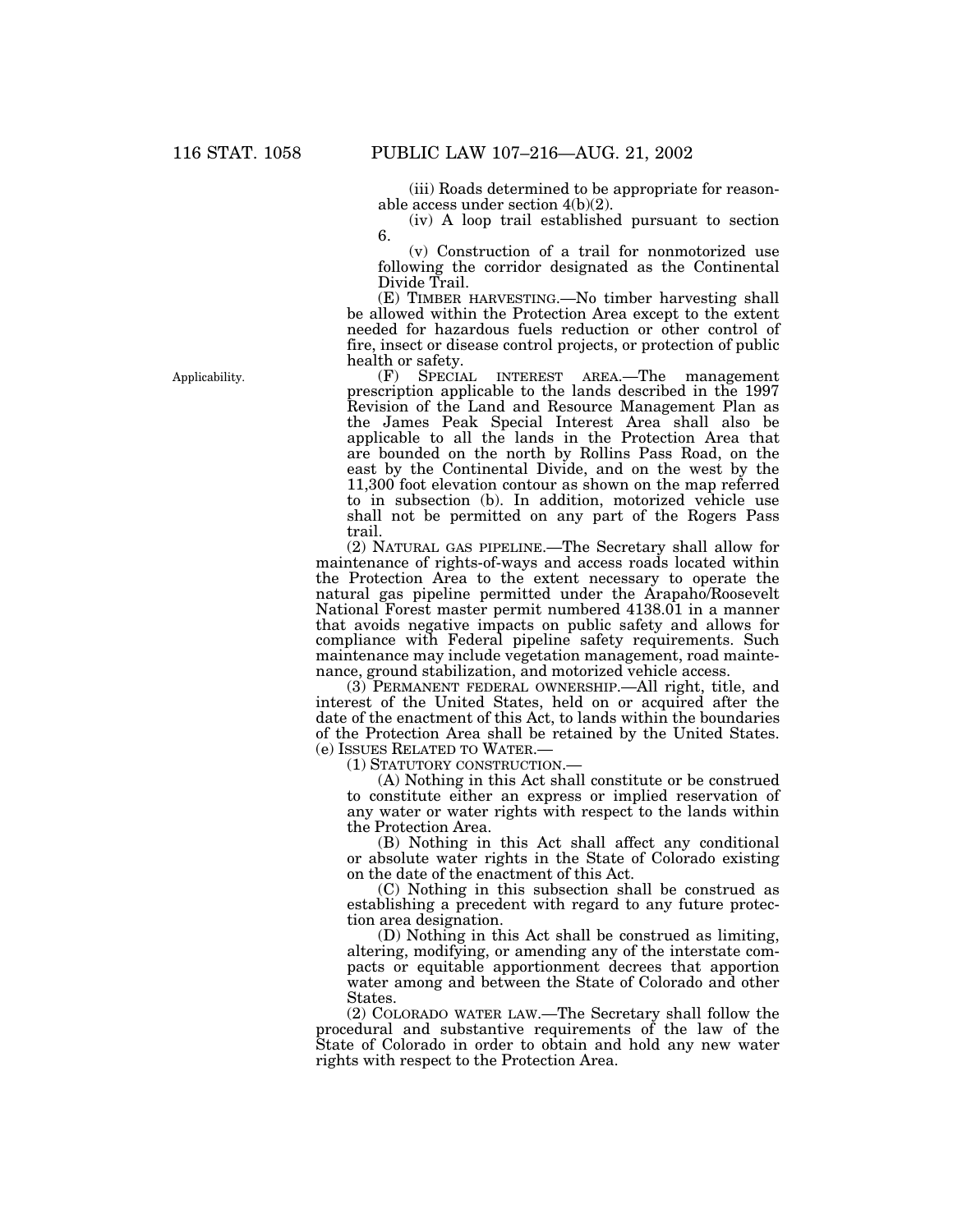(3) WATER INFRASTRUCTURE.—Nothing in this Act (including the provisions related to establishment or management of the Protection Area) shall affect, impede, interfere with, or diminish the operation, existence, access, maintenance, improvement, or construction of water facilities and infrastructure, rights-of-way, or other water-related property, interests, and uses, (including the use of motorized vehicles and equipment existing or located on lands within the Protection Area) on any lands except those lands managed under the management prescription referred to in subsection  $(d)(1)(F)$ .

#### **SEC. 4. INHOLDINGS.**

(a) STATE LAND BOARD LANDS.—If the Colorado State Land Board informs the Secretary that the Board is willing to transfer to the United States some or all of the lands owned by the Board located within the Protection Area, the Secretary shall promptly seek to reach agreement with the Board regarding terms and conditions for acquisition of such lands by the United States by purchase or exchange.

(b) JIM CREEK INHOLDING.—

(1) ACQUISITION OF LANDS.—The Secretary shall enter into negotiations with the owner of lands located within the portion of the Jim Creek drainage within the Protection Area for the purpose of acquiring the lands by purchase or exchange, but the United States shall not acquire such lands without the consent of the owner of the lands.

(2) LANDOWNER RIGHTS.—Nothing in this Act shall affect any rights of the owner of lands located within the Jim Creek drainage within the Protection Area, including any right to reasonable access to such lands by motorized or other means as determined by the Forest Service and the landowner consistent with applicable law and relevant and appropriate rules and regulations governing such access.

(c) REPORT.—

(1) IN GENERAL.—The Secretary shall submit to the Committee on Resources of the House of Representatives and the Committee on Energy and Natural Resources of the Senate a report concerning any agreement or the status of negotiations conducted pursuant to—

(A) subsection (a), upon conclusion of an agreement for acquisition by the United States of lands referred to in subsection (a), or 1 year after the date of the enactment of this Act, whichever occurs first; and

(B) subsection (b), upon conclusion of an agreement for acquisition by the United States of lands referred to in subsection (b), or 1 year after the date of the enactment of this Act, whichever occurs first.

(2) FUNDING INFORMATION.—The report required by this subsection shall indicate to what extent funds are available to the Secretary as of the date of the report for the acquisition of the relevant lands and whether additional funds need to be appropriated or otherwise made available to the Secretary for such purpose.

(d) MANAGEMENT OF ACQUISITIONS.—Any lands within the James Peak Wilderness or the Protection Area acquired by the United States after the date of the enactment of this Act shall

16 USC 539*l*–1.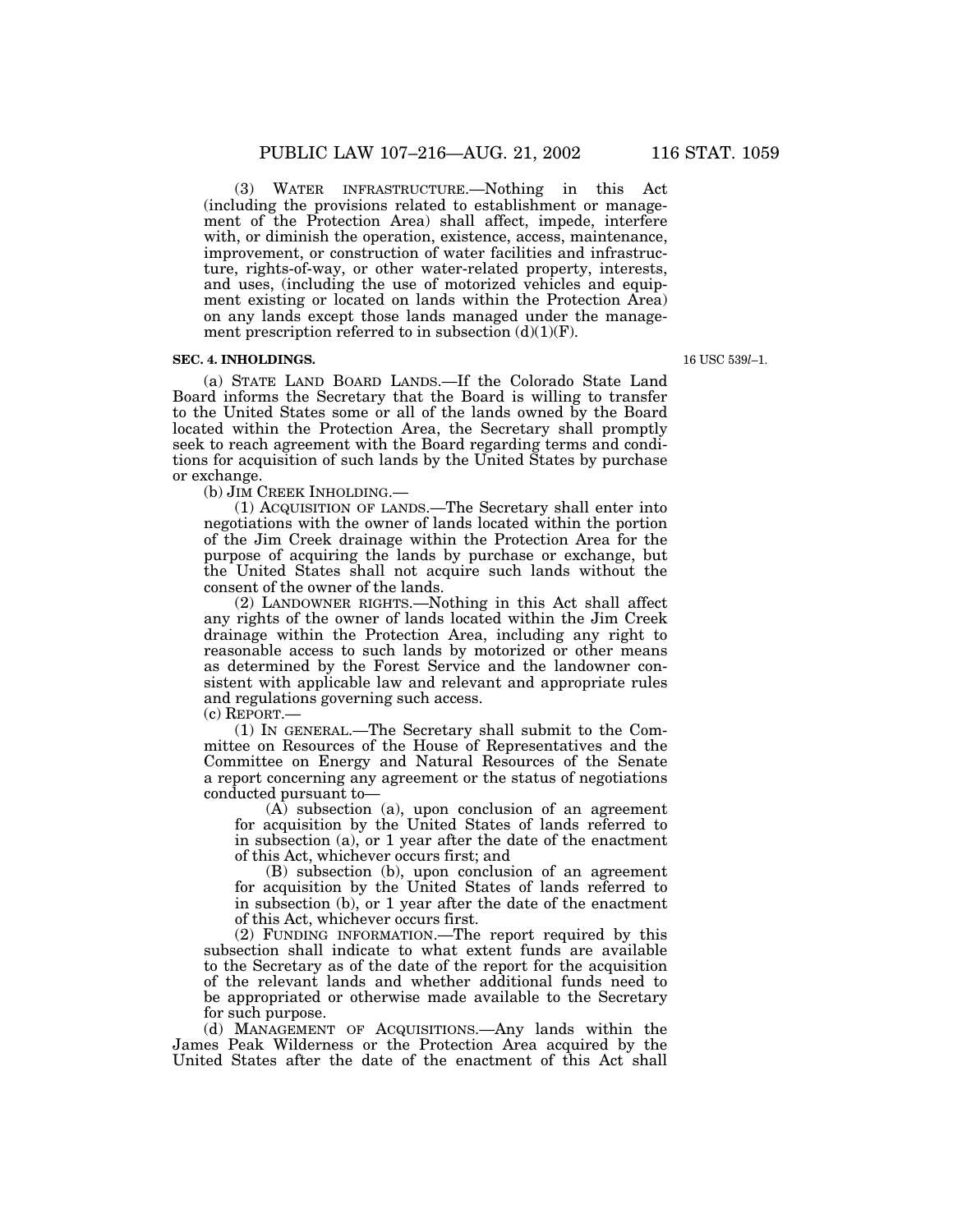be added to the James Peak Wilderness or the Protection Area, respectively, and managed accordingly.

16 USC 539*l*–2.

#### **SEC. 5. JAMES PEAK FALL RIVER TRAILHEAD.**

(a) SERVICES AND FACILITIES.—Following the consultation required by subsection (c), the Forest Supervisor of the Arapaho/ Roosevelt National Forest in the State of Colorado (in this section referred to as the "Forest Supervisor") shall establish a trailhead and corresponding facilities and services to regulate use of National Forest System lands in the vicinity of the Fall River basin south of the communities of Alice Township and St. Mary's Glacier in the State of Colorado. The facilities and services shall include the following:

(1) Trailhead parking.

(2) Public restroom accommodations.

(3) Trailhead and trail maintenance.

(b) PERSONNEL.—The Forest Supervisor shall assign Forest Service personnel to provide appropriate management and oversight of the area described in subsection  $\overline{a}$ .

(c) CONSULTATION.—The Forest Supervisor shall consult with the Clear Creek County commissioners and with residents of Alice Township and St. Mary's Glacier regarding—

(1) the appropriate location of facilities and services in the area described in subsection (a); and

(2) appropriate measures that may be needed in this area—  $(A)$  to provide access by emergency or law enforcement vehicles;

(B) for public health; and

(C) to address concerns regarding impeded access by local residents.

(d) REPORT.—After the consultation required by subsection (c), the Forest Supervisor shall submit to the Committee on Resources and the Committee on Appropriations of the House of Representatives and the Committee on Energy and Natural Resources and the Committee on Appropriations of the Senate a report regarding the amount of any additional funding required to implement this section.

16 USC 539*l*–3.

## **SEC. 6. LOOP TRAIL STUDY; AUTHORIZATION.**

(a) STUDY.—Not later than three years after funds are first made available for this purpose, the Secretary, in consultation with interested parties, shall complete a study of the suitability and feasibility of establishing, consistent with the purpose set forth in section  $3(a)(2)$ , a loop trail for mechanized and other nonmotorized recreation connecting the trail designated as ''Rogers

Pass'' and the trail designated as ''Rollins Pass Road''. (b) ESTABLISHMENT.—If the results of the study required by subsection (a) indicate that establishment of such a loop trail would be suitable and feasible, consistent with the purpose set forth in section  $3(a)(2)$ , the Secretary shall establish the loop trail in a manner consistent with that purpose.

## **SEC. 7. OTHER ADMINISTRATIVE PROVISIONS.**

(a) BUFFER ZONES.—The designation by this Act or by amendments made by this Act of wilderness areas and the Protection Area in the State of Colorado shall not create or imply the creation of protective perimeters or buffer zones around any wilderness area or the Protection Area. The fact that nonwilderness activities

Deadline.

16 USC 539*l*–4.